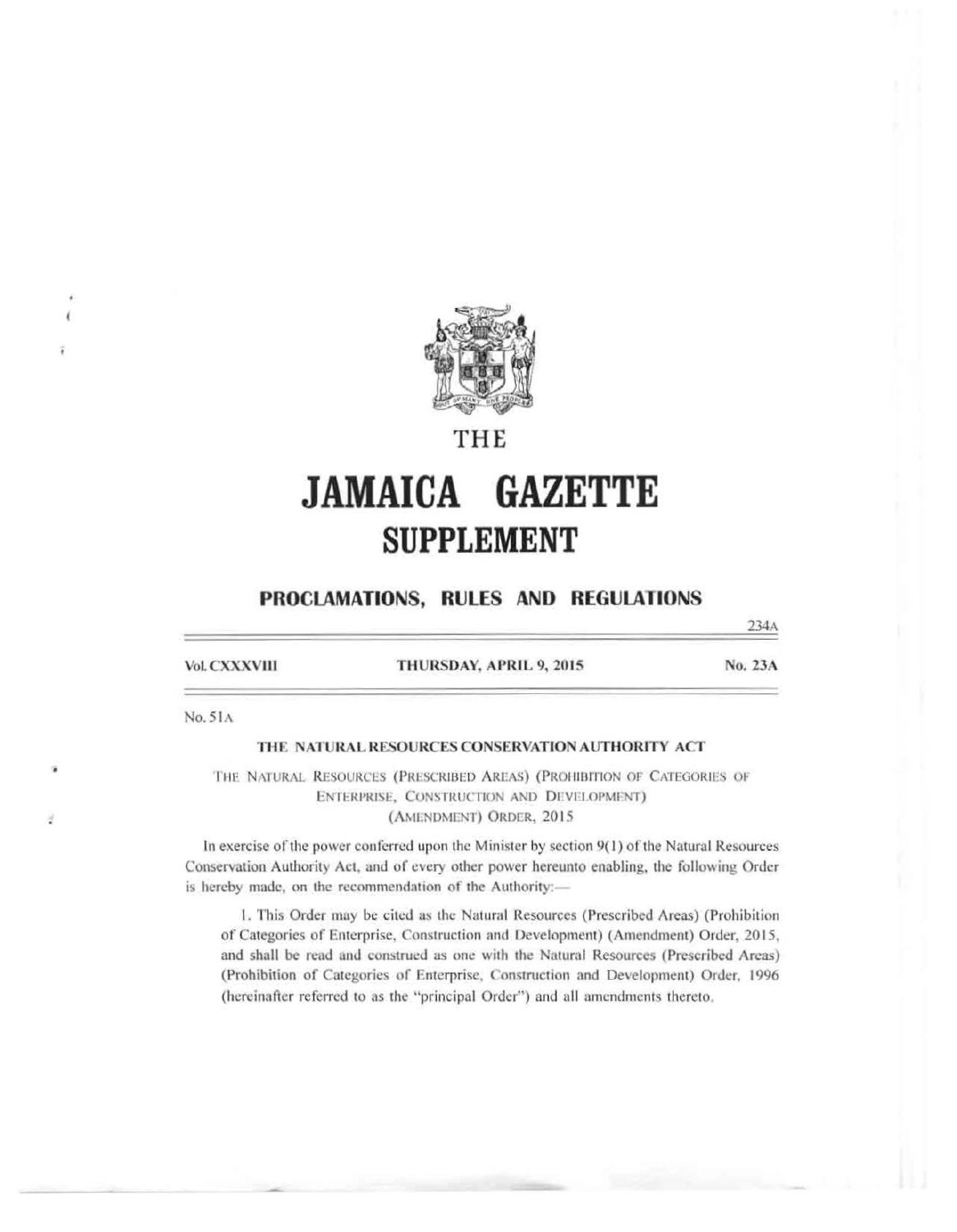2. With effect from the 1<sup>st</sup> day of April, 2015, the principal Order is amended in paragraph 2 by-

- (a) deleting from sub-paragraph (I) the words "Subject to sub-paragraph (2). except" and substituting therefor the word "Except"; and
- (b) deleting sub-paragraph (2) and substituting therefor the following as subparagraphs  $(2)$ ,  $(3)$  and  $(4)$ —

 $\frac{1}{2}$ (2) A person who is on the 1st day of April, 2015, engaged in undertaking any category of enterprise, construction or development to which the requirement for a pennit did not apply before that date and who seeks to continue carrying out that undertaking shall not later than one year after the 1st day of April, 2015, apply to the authority for a permit to do so.

(3) If an application is made by a person pursuant to subparagragh (2), the person may continue to carry out the relevant enterprise. construction or development until that person's application is determined.

(4) !fan application is not made by a person pursuant to subparagraph (2), the person's ability to lawfully provide the relevant enterprise, construction or development shall cease at the end of the one year period refened to in that paragraph.".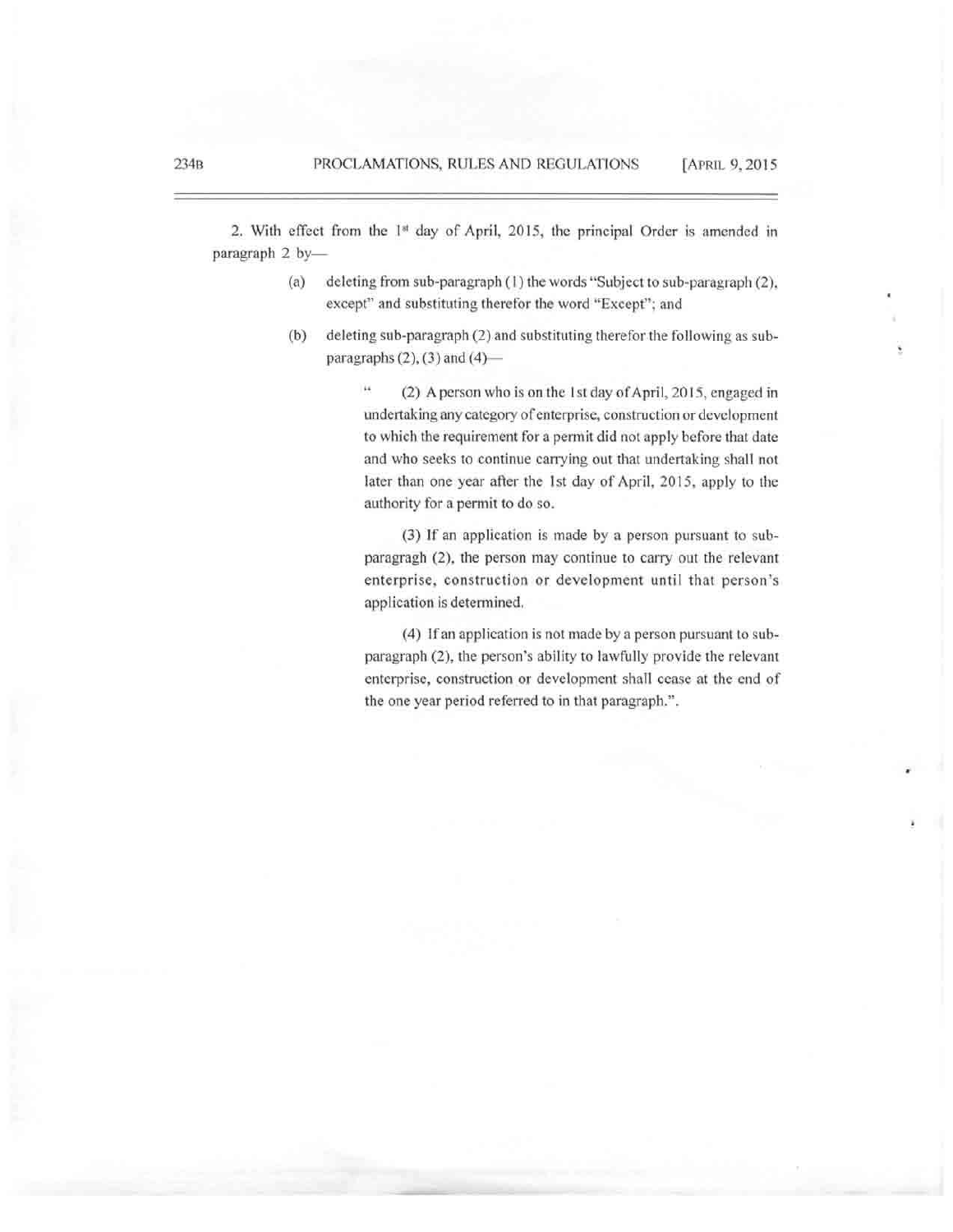3. The principal Order is amended in the Schedule by deleting the items that appear in Column A and substituting therefore the following-

Column A

# Categories Of Enterprises Construction, Development

1. Power Generation

 $\overline{\mathbf{S}}$ 

Construction and operation of power generation plants of 1MW or above using hydrocarbon fuels.

Construction and operation of nuclear fuelled reactors and power plants. Construction and operation of power generation plants of 200 kw or above using renewable sources of energy.

2. Power Transmission

Construction or installation of electrical transmission lines. Construction of substations 69 kv or above.

3. Pipelines and Conveyors

Construction or installation and operation of pipelines of 20m or more in length for the transmission of noxious, explosive, flammable and/or toxic material. Construction or installation of pipelines 1km or more for the supply of water. Construction of conveyors of 500m or more in length.

Construction or installation, and operation of underground cables, gas lines or other such infrastructure with a diameter of more than 10cm for the transport of gas, oil or chemicals.

4. Marine Development

Construction and operation of port and harbour facilities. Construction and operation of shipyards and boatyards. Construction and operation of dry-docks. Construction and operation of marinas. In-water hull cleaning operations.

5. Air Transport

Construction of airports, airfields, aerodromes, runways. Expansion of airfields and runways.

6. Roads, Railways And Telecommunication Construction of new highways.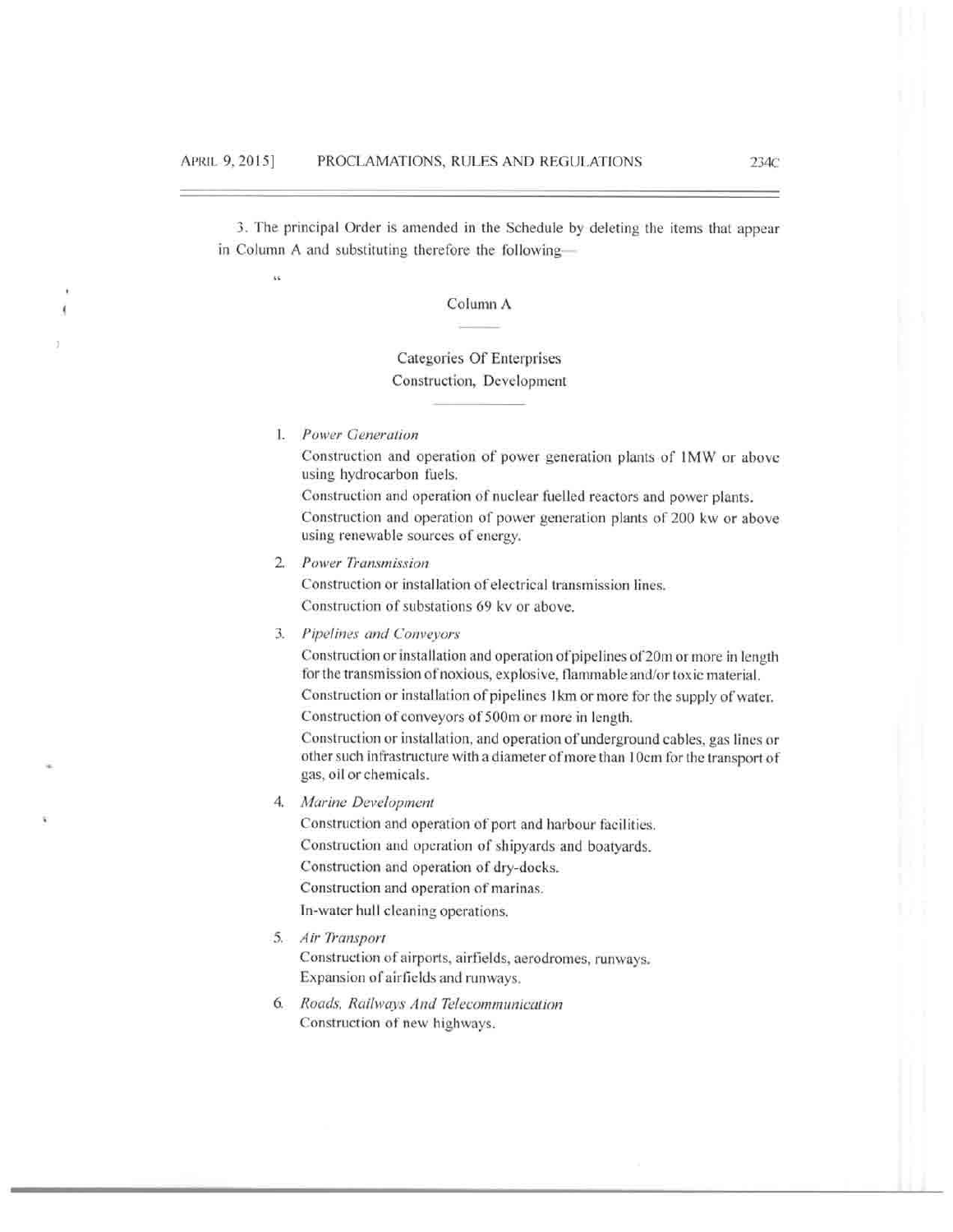## Categories Of Enterprises Construction, Development

Construction of new arterial roads.

Major road improvement projects including re-alignment, widening into 4 or more lanes; drainage, and slope stabilization.

Construction of bridges.

Construction of railways, tramways and cable car lines.

Construction of telecommunication towers and any such facility.

## 7. *Water Works*

Modification of waterways for the transfer of water resources or river training works.

Dredging nnd excavation of riverine areas or beaches (except for mining and quanying activities).

Reclamation of riverine areas.

Construction, modification or demolition of dykes, aqueducts, levees, check dams and retaining walls associated with a water way.

Construction, modification or demolition of reservoirs or dams.

Erection and construction of irrigation canal.

Construction and operation of water treatment and storage facilities, including desalination plants and water supply plants.

8. Site Modification Projects

Modification, clearance or reclamation of wetlands.

Modification or clearance of sand dunes, removal of sand from sand dunes. Construction on sand dune.

Construction of overwater rooms and structures over the sea, river or ponds. Clear cutting of forested areas and clearing of trees on slopes greater than 20°. Clearing 6 hectares or more of vegetation (excluding agricultural holdings currently under production).

9. *Subdivisions* 

Subdivisions of IO to 25 lots. Subdivisions of 26 to 50 lots. Subdivisions greater than 50 lots.

10. Subdivision And Housing Construction

Subdivision and construction of housing projects of 10 to 25 houses. Subdivision and construction of housing projects of 26 to 50 houses. Subdivision and construction of housing projects of 51 or more houses.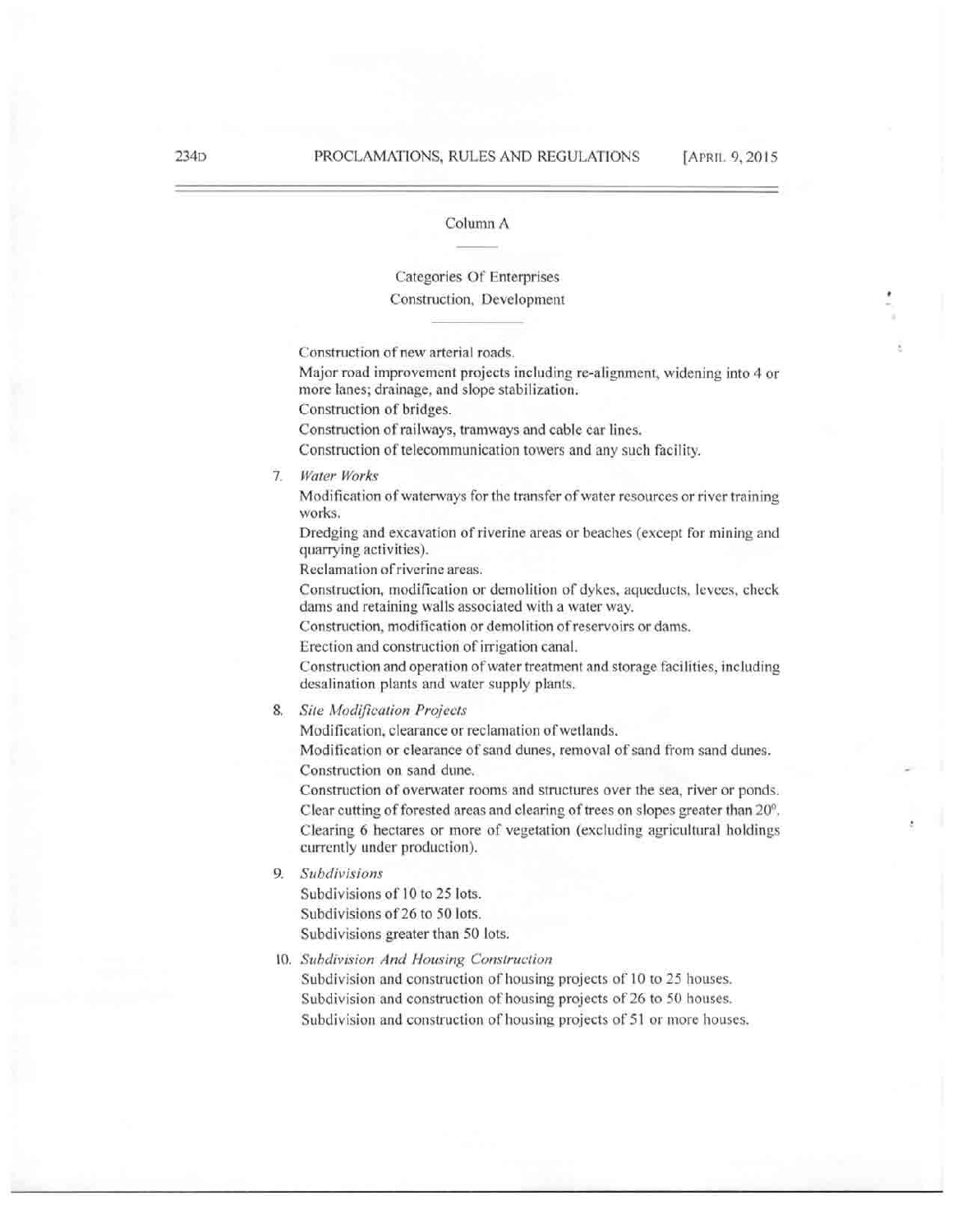# Categories Of Enterprises Construction, Development

## 11. Housing

Construction of housing projects of 10 to 25 houses. Construction of housing projects of 26 to 50 houses. Construction of housing projects of 51 or more houses.

12. Hotel

Construction and operation of hotel or resort complex of 10 to 50 rooms. Construction and operation of hotel or resort complex of 51 to 500 rooms. Construction and operation of hotel or resort complex of 501 to 1,000 rooms. Construction and operation of hotel or resort complex of 1001 to 2000 rooms. Construction and operation of hotel or resort complex of 2001 to 3000 rooms. Construction and operation of hotel or resort complex of 3001 rooms and above.

13. Recreation And Entertainment

Establishment and operation of ecotourism facility or attraction. Construction and operation of nature based attraction or facility. Construction and operation of golf course.

Construction and operation of stadia and sport facilities with a seating capacity of 3000 or greater.

Establishment of theme parks.

Establishment of trails including those for motorized and non-motorized vehicles or activities.

14. Service Sector

Construction and operation of office and commercial complexes (including shopping centres) of 5,000 square metres or greater.

Construction and operation of cemeteries, mausolea, columbaria or other burial sites or crematoria.

Construction and operation of hospital of 10 beds or more or medical facilities of 1,000 square meters or greater.

Construction and operation of dry cleaning facilities.

Construction and operation of veterinary clinics that board animals.

Schools and educational institutions (excluding early childhood education institutions).

Construction and operation of transportation centres for more than ten (10) vehicles.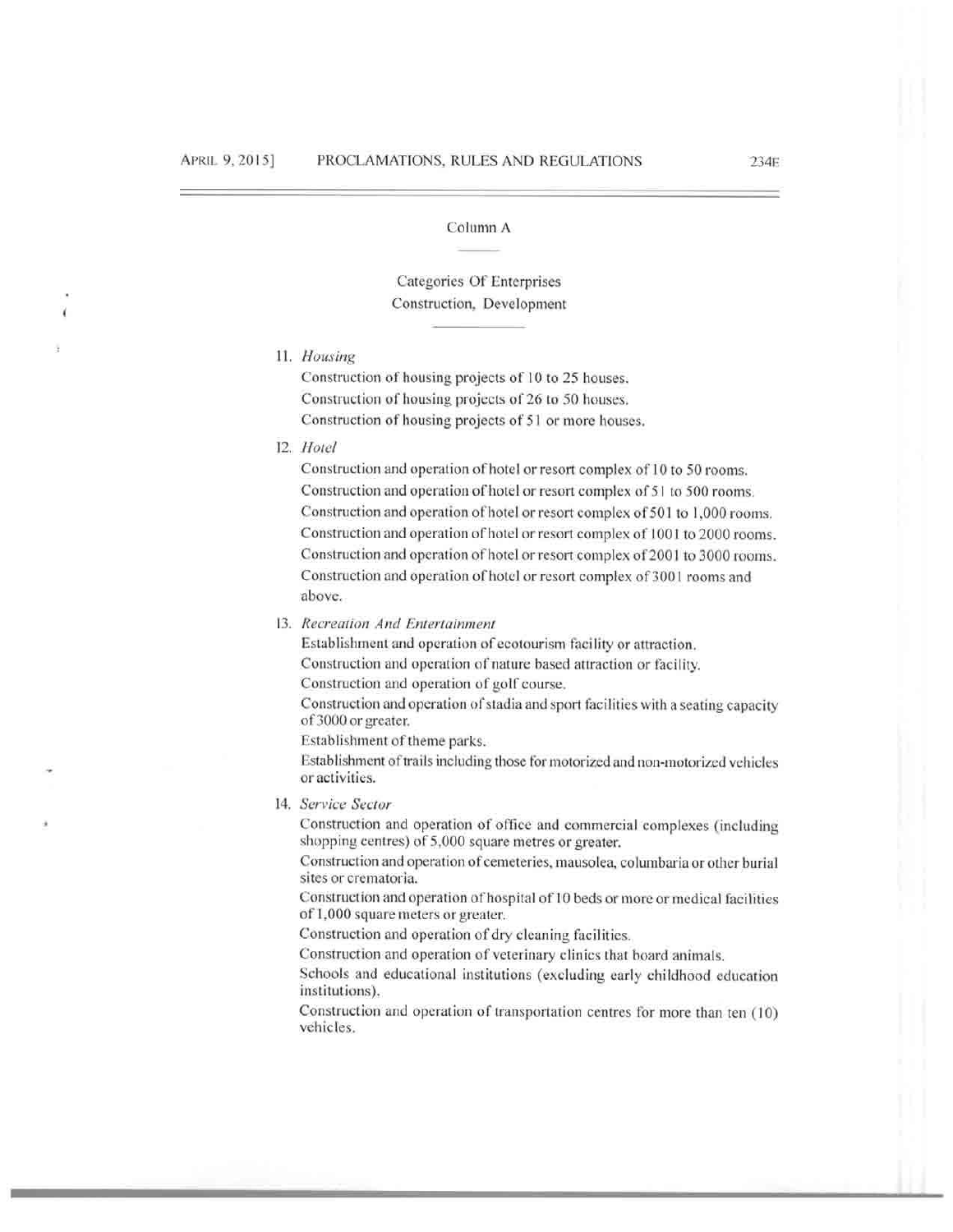,..

#### Column A

## Categories Of Enterprises Construction, Development

15. Mining And Quarrying

Mining and quarrying (terrestrial, riverine and marine) of bauxite, peat, sand, minerals— including aggregate, construction and industrial materials, metallic and non-metallic ores.

Exploration and prospecting for extraction of non-renewable resources (oil, natural gas, other minerals), ferrous and non-ferrous minerals.

Exploration and prospecting for artifacts.

### 16. *Ore And Mineral Processing*

Construction and operation of mineral processing facilities for bauxite, peat, sand, minerals—including aggregate, construction and industrial materials, metallic and non-metallic ores.

Construction and operation of metal processing facilities including ferrous metals, non-ferrous metals, metal plating and foundry operations.

Construction and operation of facilities for cement and lime production.

Construction and operation of facilities for solar salt production.

#### 17. *Chemical*

Construction and operation of facilities for the storage of hazardous materials, toxic chemicals and other similar substances.

Construction and operation of facilities for the manufacturing of hazardous materials, toxic chemicals or other similar substances.

Construction and operation of facilities for the manufacturing of soaps and detergents.

Construction and operation of facilities for the manufacturing of edible oils and fats.

Construction and operation of facilities for hydro-carbon production, refining, storage and stockpiling.

Construction and operation of petroleum storage and dispensing facility. Construction and operation of facilities for manufacturing of pesticides.

Construction and operation of facilities for the manufacturing of paint.

Construction and operation of chemical plants other than those listed above in this item.

#### 18. *Manufacturing*

Construction nnd operation of facilities for the production of construction materials including blocks and bricks.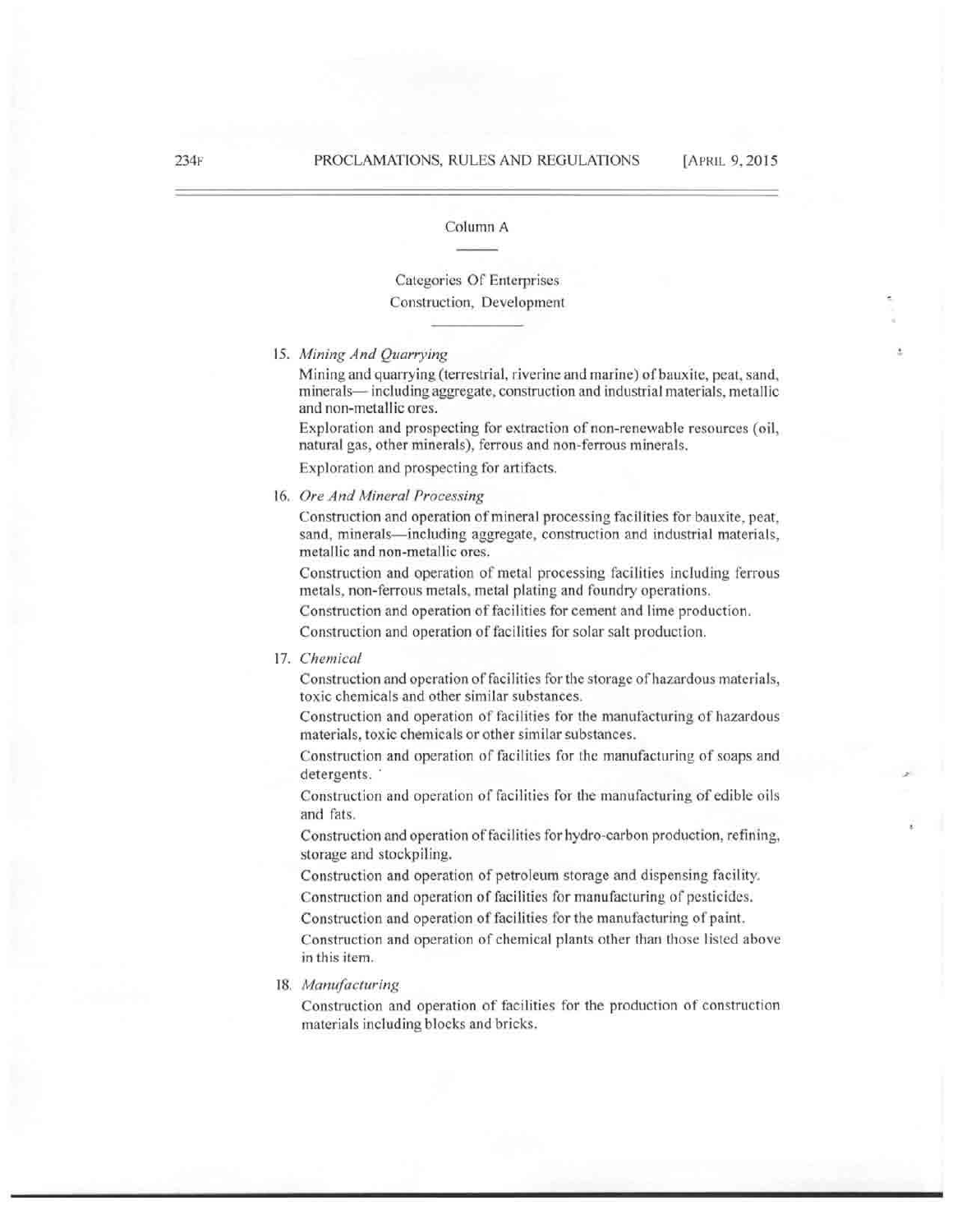# Categories Of Enterprises Construction. Development

Construction and operation of batching and crushing plants (mobile and fixed). Construction and operation of facilities for the manufacturing of containers and packaging materials including cans, bottles, boxes, cartons and plastics. Construction and operation of facilities for the manufacturing and processing of pulp, paper and wood.

Consrruction nnd operation of recycling plant and facility.

Construction and operation of facilities for the manufacturing of textiles.

Construction and operation of facilities for the manufacturing of tar and bitumen.

Construction and operation of facilities for the manufacturing of rubber. Construction and operation of facilities for the manufacturing of polymerizing plants.

Construction and operation of facilities for the manufacturing of dyes, pigments and surface active agents (except soaps and detergents).

Construction and operation of facilities for the manufacturing of chemical fertilizers.

19. Agro Industry And Food Processing

Construction and operation of facilities for food processing.

Construction and operation of slaughterhouses and abattoirs.

Construction and operation of bottling facilities and boxing plants.

Construction and operation of distillery, brewery and fermenting facilities.

Construction and operation of fish and meat processing plants.

Construction and operation of agro-processing facilities (including for coffee, citrus, cocoa, coconut and sugarcane).

Construction and operation of aquaculture facility and ponds for intensive fish farming..

Construction and operation of tanneries.

20. *l'roject Site Offir:e* 

Construction of site office for any development, infrastructure or industrial project outside the footprint of the proposed project.

21. *Waste Processing and Disposed* 

Construction and operation of solid waste treatment and disposal facilities, including waste disposal, installation of incinerator, chemical landfills or systems for the destruction, reprocessing or recycling of such wastes.

Construction and operation of hazardous waste removal, storage, transportation, treatment or disposal facility (mobile and fixed).